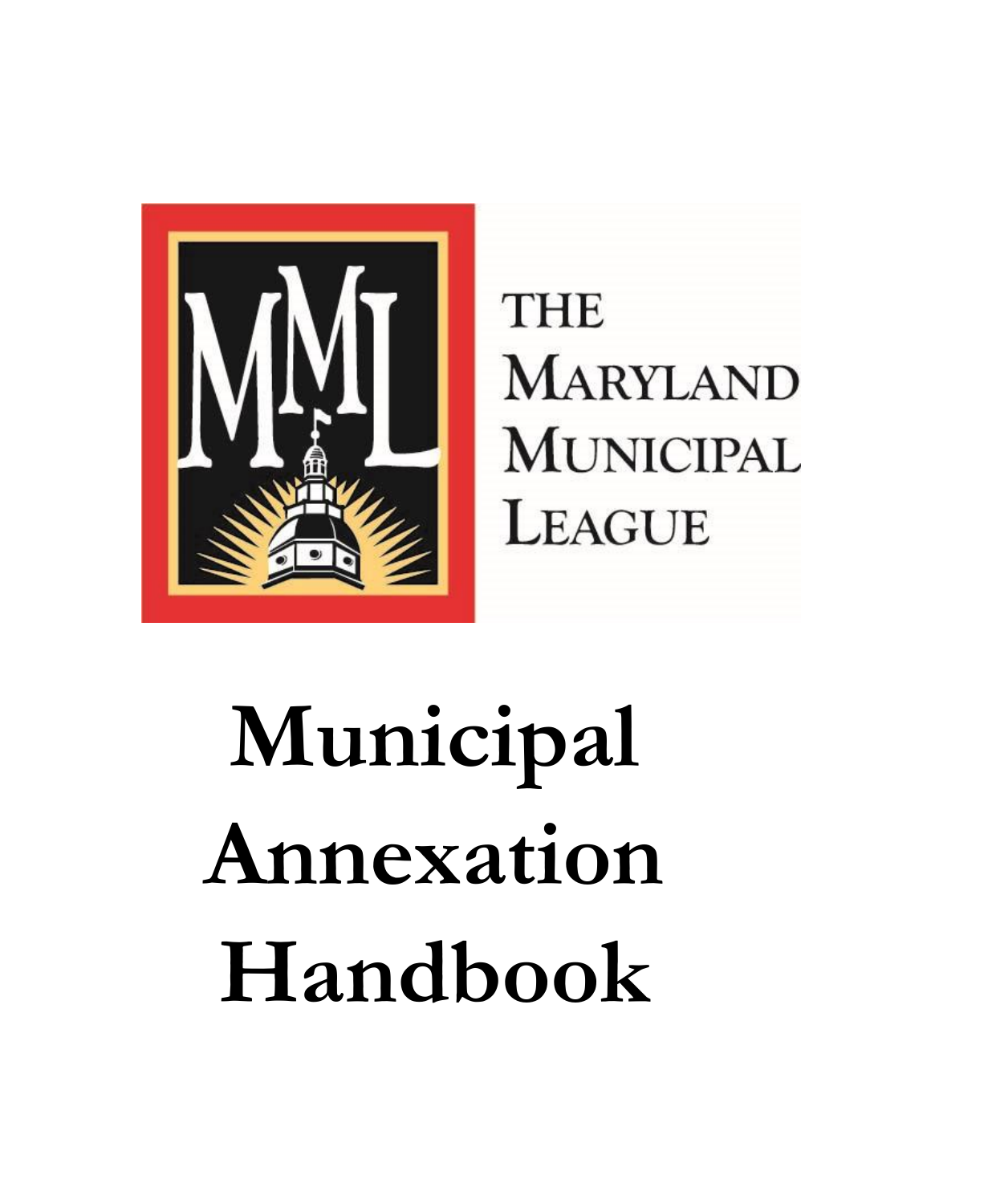# **Table of Contents**

| Annotated Code of Maryland, Local Government,              |  |
|------------------------------------------------------------|--|
| Maryland Municipal Annexation Procedures Flow Chart insert |  |
|                                                            |  |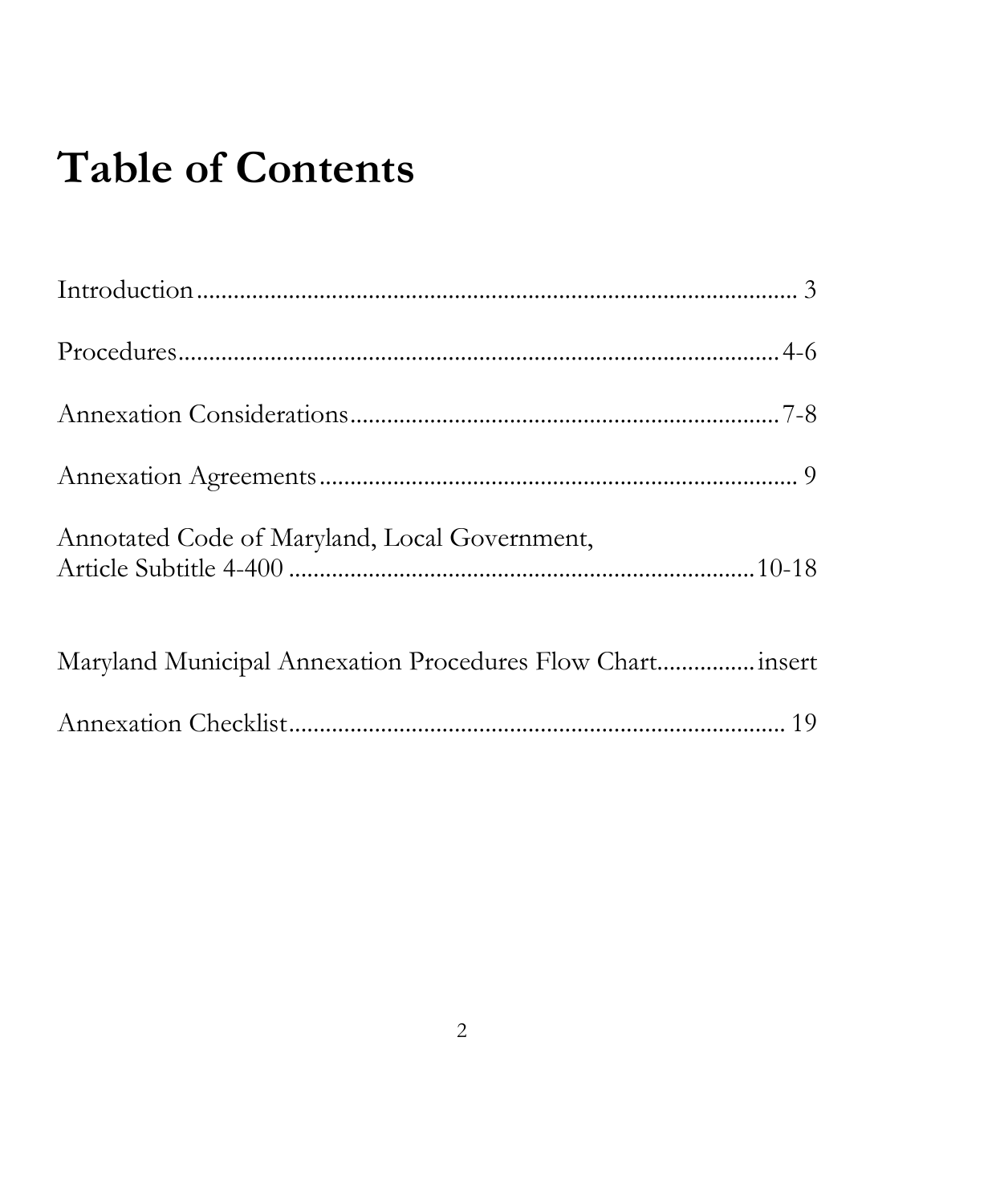# **Municipal Annexation**

## **Introduction**

Municipal annexation is the process of legally including within the corporate limits of a city or town an unincorporated area that is outside the municipality. For many cities and towns in Maryland, annexation of surrounding areas plays an important role in influencing the economic growth, environmental protection, quality of life, and municipal fiscal well-being of their communities.

The Maryland Municipal League prepared this handbook to provide basic guidance to municipal government officials on procedures and considerations associated with municipal annexation in Maryland. This publication is not intended to provide in-depth analyses of annexation issues but rather to provide a brief overview of annexation procedures and considerations. Included for your information is the full text of Subtitle 4-400 of the Local Government Article of the *Annotated Code of Maryland* which makes up the primary source of Maryland law concerning annexation.

League staff members are available to answer any questions you may have relating to annexation.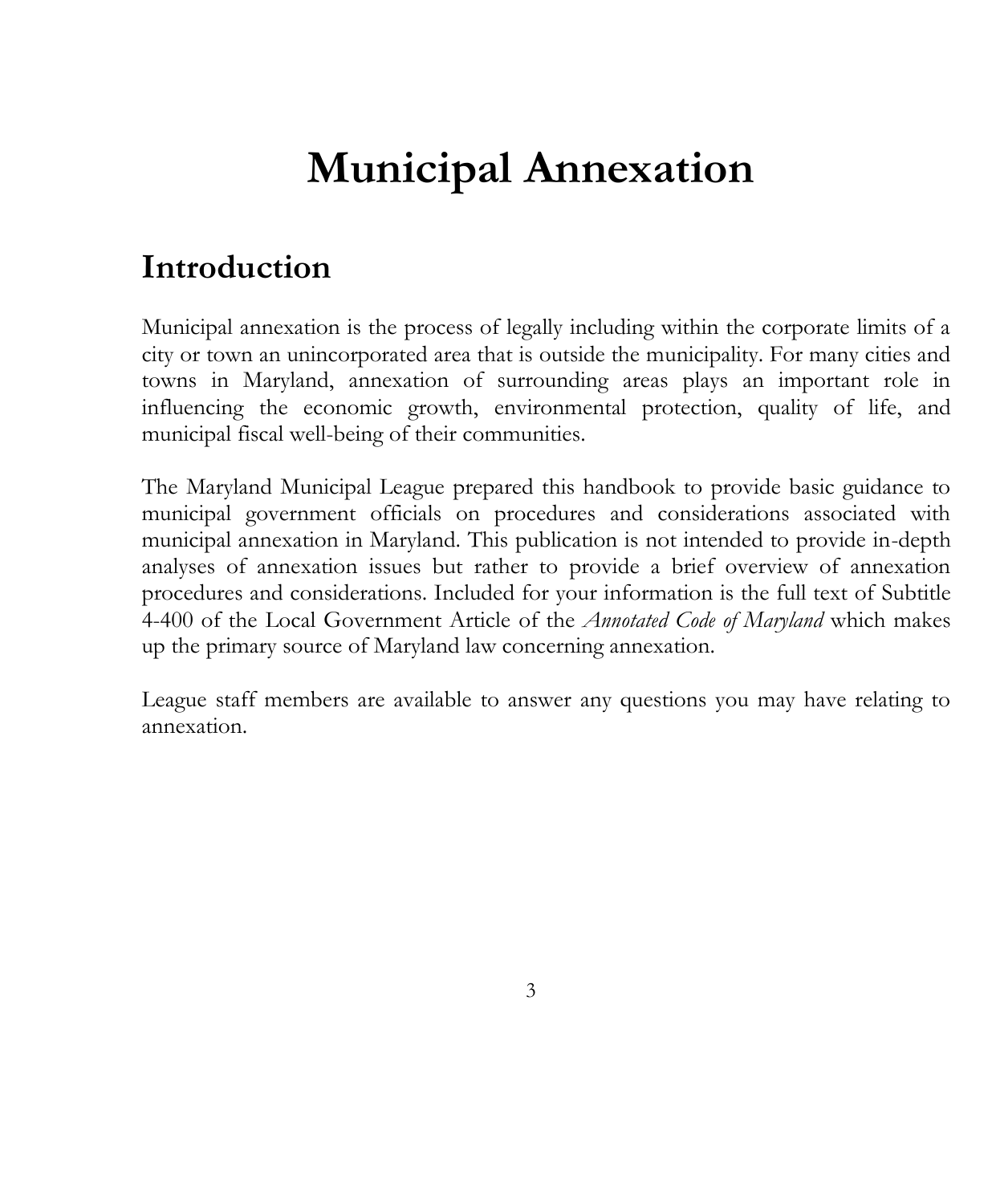## **Procedures**

#### **1. Minimum Prerequisites**

In order to be annexed to an existing municipality, an area must be contiguous and adjoining to the existing municipal corporate area and may not be located within another incorporated municipality. Also, annexation of the area may not create an enclave of unincorporated area that would be completely surrounded on all sides by land within the municipality upon completion of the annexation.

#### **2. Annexation Petition/Consent**

An annexation petition signed by at least 25% of the qualified voters along with the owners of 25% of total assessed property in the area to be annexed may be filed with the municipal legislative body. Alternatively, the legislative body may initiate an annexation by obtaining the consent of a like percentage of qualified voters and property owners.

#### **3. Annexation Resolution**

Upon verification that the annexation petition signatures meet the requirements of law and that all other prerequisites of the law have been met, the elected body should promptly introduce a resolution proposing the annexation. Similarly the elected body may initiate the resolution upon receipt of the consent of the required percentage of voters and property owners. The resolution should describe the area to be annexed together with any conditions or circumstances applicable to the proposed annexation.

#### **4. Annexation Plan**

A municipal governing body must prepare, adopt and make available to the public a plan detailing (1) the proposed land use or uses in the area to be annexed, (2) available land that could be used for anticipated public facilities that may be needed, (3) a schedule for extending municipal services to the area to be annexed, and (4) anticipated means of financing the extension of services. The plan must be provided at least 30 days prior to holding the public hearing required by law for an annexation to the county in which the municipality is located as well as to the Maryland Department of Planning and any regional and state planning agencies having jurisdiction within the county.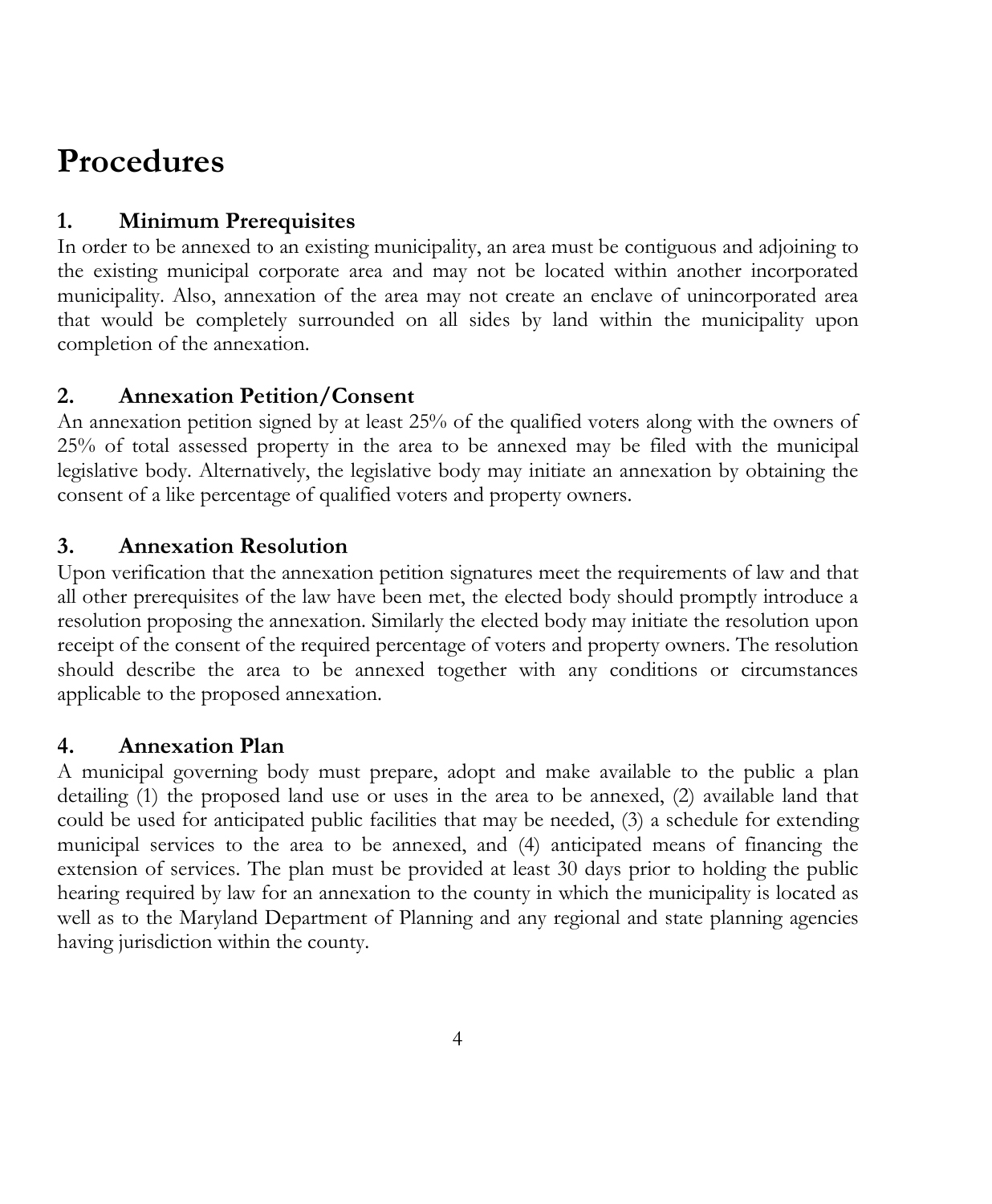Legislation passed in 2006 (House Bill 1141) by the Maryland General Assembly added to the level of detail of an annexation plan for most cities and towns. For a municipality that exercises planning and zoning authority under Land Use Article of the *Annotated Code of Maryland*, by October 1, 2009 it must amend its comprehensive plan to include a growth element that serves as a basis for any annexation plan it prepares. Upon a showing of good cause, the Maryland Department of Planning may authorize extensions through October 1, 2010 for preparation of a municipal growth element. Once a comprehensive plan growth element is in place for a municipality, a municipal annexation plan must be consistent with growth element of the municipality. At that point, the required level of detail in an annexation plan could be much greater for municipalities that exercise planning and zoning authority than was required prior to the passage of House Bill 1141.

#### **5. Proposed Annexation Publication, Hearing and Resolution Passage**

After introduction of the resolution, a municipality must publish at least four times at a minimum of weekly intervals in one or more newspapers of general circulation a notice of the proposed annexation; notice of the time and place of a hearing on the resolution must also appear in the newspaper advertisements. For annexations where the area to be annexed is 25 acres or less, the required publication need only be done twice at weekly intervals. A copy of the public notice must be provided to the county governing board and regional and state planning agencies as soon as it is initially published. At the hearing itself, the county and planning agencies must be afforded first right to be heard, after which the general public may make comment. After conducting the required hearing, the municipal elected body may pass (or reject) the resolution which becomes effective 45 days after its passage unless it is petitioned to referendum.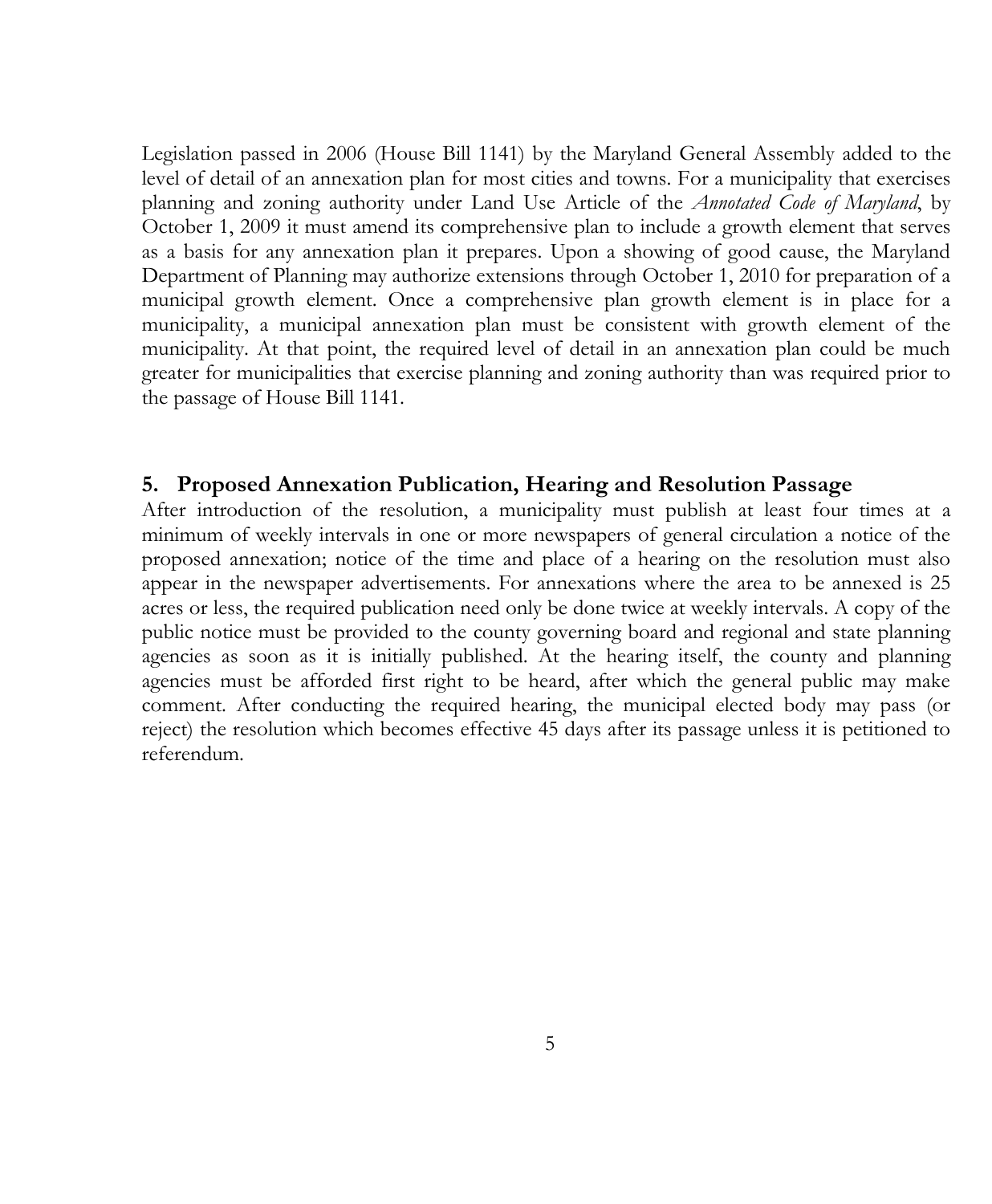#### **6. Petitions to Referendum**

Within the 45 days prior to the effective date of the resolution, any of three groups may petition the annexation resolution to referendum. At least 20% of the registered voters in the existing municipality or in the area to be annexed may petition the resolution to referendum; alternatively, a minimum of two-thirds of the county governing board may petition to call for a referendum on the annexation question. After verification of petition signatures or county governing board compliance with the law's requirements (whichever is applicable), the effectiveness of the resolution is suspended pending results of the referendum.

#### **7. Annexation Referendum**

The annexation referendum may be held from 15 to 90 days following newspaper publication of notice of the referendum. The notice must occur a minimum of two times at a minimum of weekly intervals. Should the referendum pass, the annexation will become effective on the fourteenth day following the referendum. Which voters participate in a referendum is dependent upon where the referendum petition emanated. If the petition was submitted by the county governing body or the residents in the area to be annexed, the voters in the area to be annexed may participate in the referendum. If the petition was submitted by residents of the municipality, the voters in the municipality participate. If both circumstances exist, separate elections are held for both the existing municipal voters and for voters in the area to be annexed. In the case of two elections, both sets of voters must approve the referendum in order for the annexation to proceed.

#### **8. Registration of Resolution and Boundaries**

Regardless of whether or not the annexation is brought to referendum, the annexation resolution and the new municipal boundaries of the municipality must be promptly sent to (1) the county clerk of courts in the county in which the annexation occurred, (2) the Department of Legislative Services, and (3) where applicable the Maryland-National Capital Park and Planning Commission.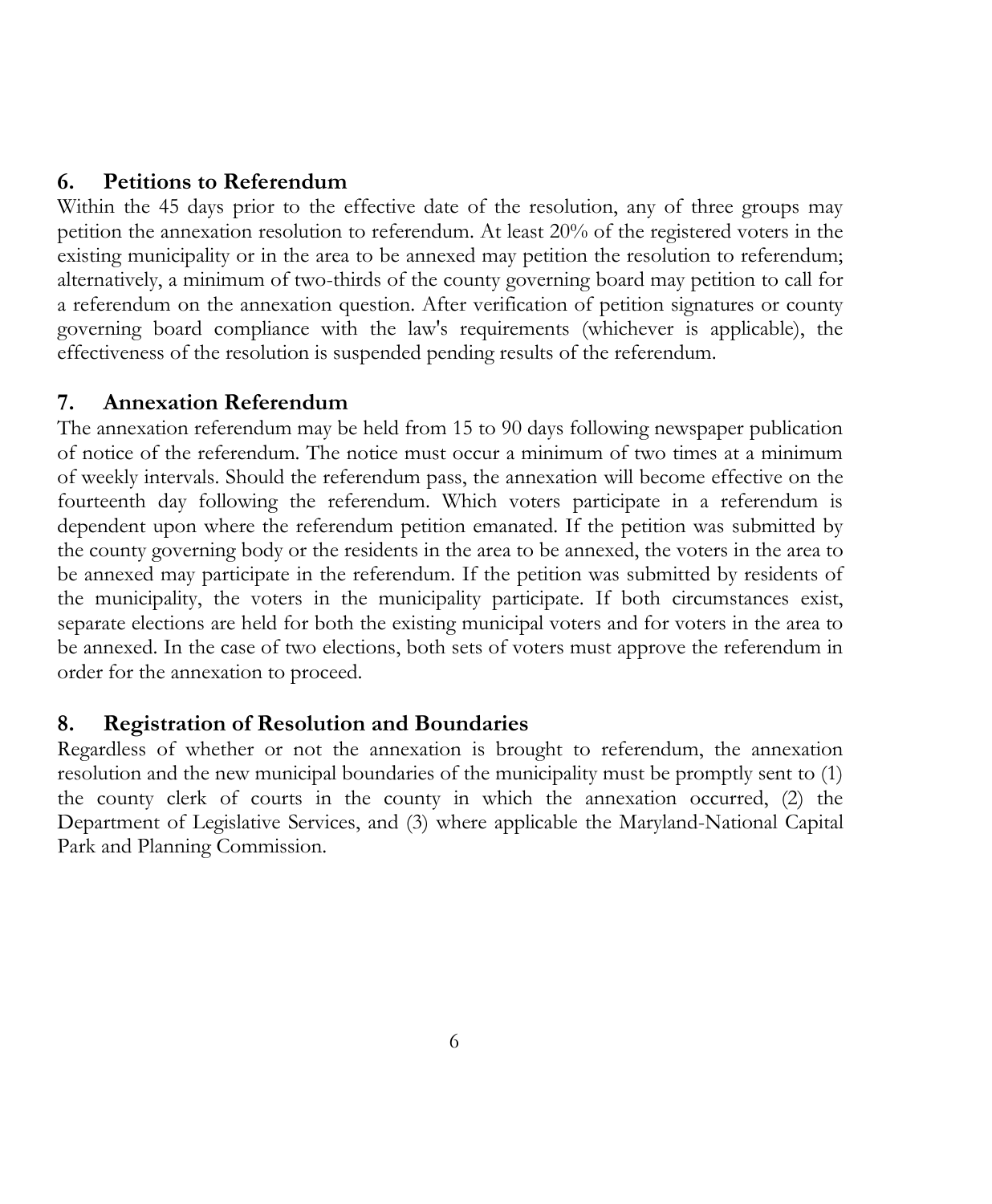## **Annexation Considerations**

#### **Why annex? What are the advantages of annexation?**

- To extend municipal services to communities that are adjacent to existing city/town corporate limits and that may not have such services.
- To expand the size, population base, property tax assessable base, and—in some cases—the political influence of a city or town.
- To ensure local input into and control over future development around the periphery of existing municipal corporate boundaries and to facilitate implementation of the Maryland Growth Management Act which focuses future growth in and around existing urban centers.
- Through legal agreements with developers, to exact concessions that will meet adequate public facility requirements and provide added amenities (for example: roads, parks, affordable housing) that are beneficial to the community.
- To support economic and community development goals by negotiating annexation agreements to attract business, industry and housing development.
- To unify currently incorporated and fringe unincorporated areas that share common sociological, economic, cultural, and geographic characteristics.
- To provide residents of areas adjacent to cities and towns a direct role in local community affairs through access to municipal election voting rights and the opportunity to serve in municipal elected and appointed offices.
- To achieve logical city/town growth and boundaries.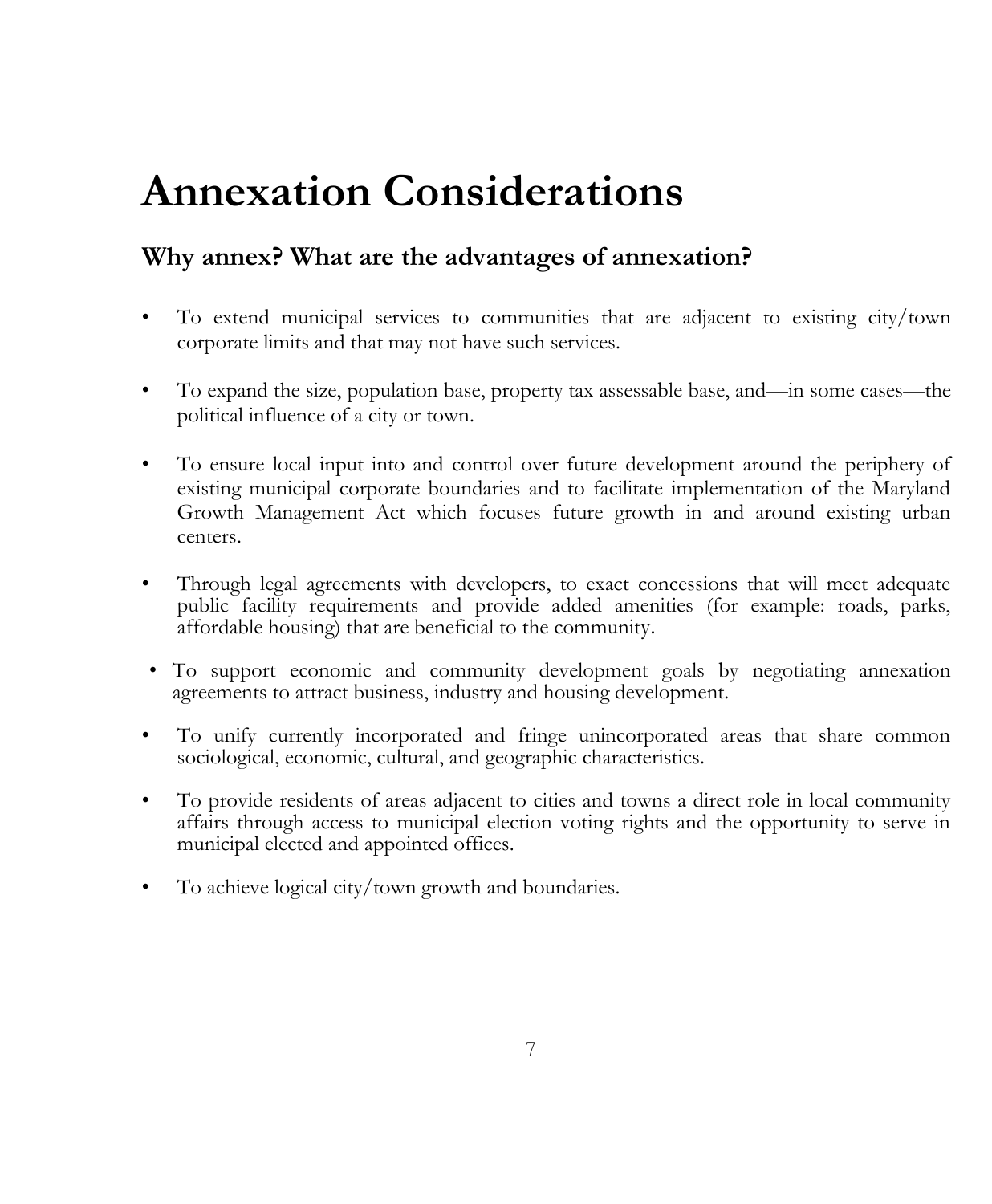#### **Why not annex? What are the possible drawbacks to annexation?**

- The city or town may lack adequate financial, personnel or infrastructure resources to extend public services to the area to be annexed.
- Annexation of an area may prove to be a fiscal drain on the city or town where potential revenues to be raised from the area to be annexed do not meet the costs of providing municipal services to the area.
- Residents in a potential area to be annexed may wish to maintain a separate community identity rather than having their identity subsumed within that of the existing city or town.
- Residents in an area to be annexed may consider municipal government to be unneeded, undesirable, or duplicative and may not wish to pay added taxes or fees to pay for the costs of municipal public services.
- There are difficulties set forth in law in achieving a successful annexation, including the ability of the county to veto for five years significant changes in zoning classifications in an area to be annexed and the ability of various parties to petition an annexation to referendum where it can potentially be voted down. referendum where it can potentially be voted down.

#### **Annexation Zoning—The Five-Year Rule**

Cities and towns authorized to exercise and exercising planning and zoning powers under Land Use Article of the Annotated Code of Maryland have exclusive authority over planning and zoning in newly annexed areas. However, Subsection 4-416(b)the Local Governments Article of the *Annotated Code* provides that no city or town may for five years following an annexation allow development of property within an annexed area if the development would be substantially different than the use authorized under county zoning at the time of the annexation. Also, for five years following an annexation, development density of newly annexed property may not be greater than 50% higher than would have been permitted under county zoning at the time of annexation. A county governing body may waive this requirement if its members so desire.

As a practical matter, the impact of this provision of law is to give county governments a major role in municipal annexations where substantial changes in land use are anticipated. Development projects dependent upon annexation and annexations themselves can be not just delayed, but derailed by action (or inaction) of the county to withhold approval of land use changes in some circumstances. It is recommended therefore that county planners and elected officials be contacted early in the annexation process to negotiate these issues when the possibility of such changes is under consideration.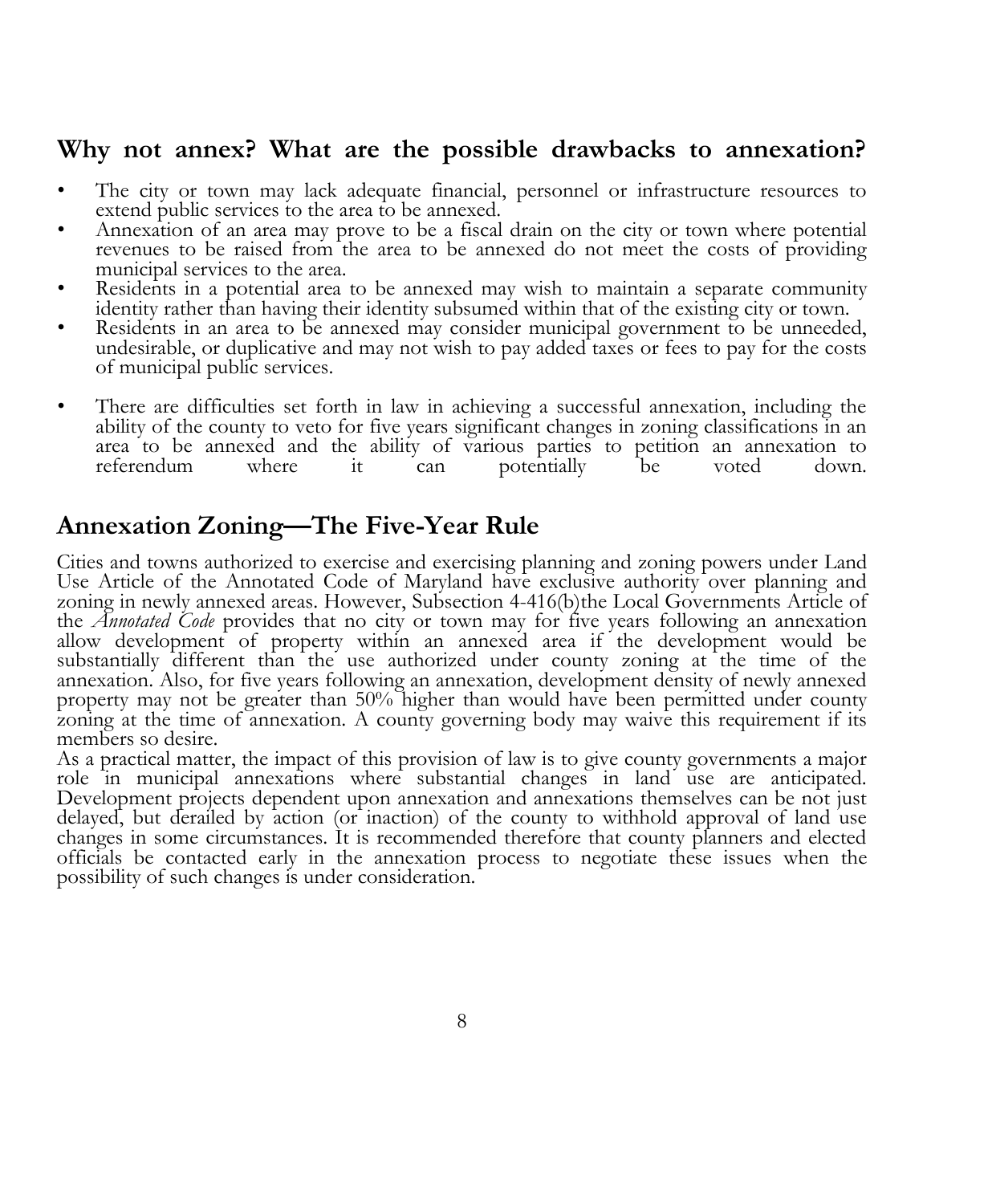## **Annexation Agreements**

An annexation agreement is a contract typically made between a city or town and the owner or owners of land or private developers of land in an area to be annexed. An agreement is used to overcome obstacles to potential annexations by exacting concessions from one or more of the parties involved prior to consenting to annexation. It normally sets out the terms and conditions under which an annexation is to occur as well as any special obligations of the parties relating to a proposed annexation.

Provisions included in annexation agreements frequently address the following:

- The intent of the parties to enter into a contract.
- On-site and off-site public improvements to be provided by the developer of land in the area to be annexed.
- Financial terms such as temporary or phased municipal property tax abatements or service fee reductions.
- Timetables for the extension and provision of public utilities and other services.
- Land use stipulations. (Note however that "contract zoning" or offering to guarantee a specified zoning classification as a precondition for annexation is prohibited in Maryland.)
- Construction and environmental protection requirements.
- Agreement enforcement provisions.
- Conditions for terminating the agreement under specified circumstances.

Given the legal complexities involved, it is strongly recommended that professional legal counsel be employed throughout the process of negotiating, drafting, and carrying out the provisions of any annexation agreement.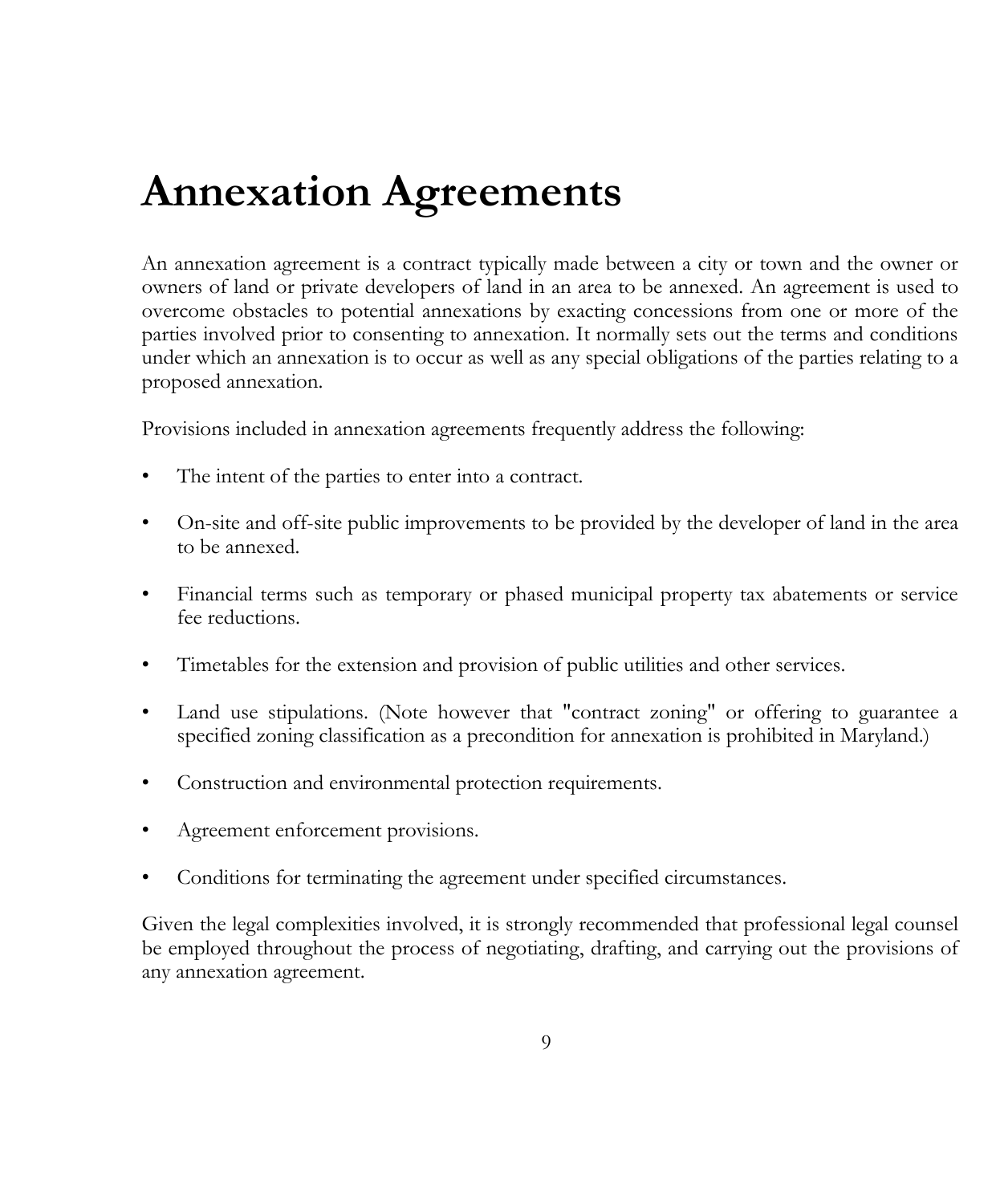## **Annotated Code of Maryland**

### **Local Government Article , Subtitle 4-400**

#### §4–401. **Enlargement of Municipal Corporate Boundaries Authorized**

(a) Subject to subsections (b) and (c) of this section, the legislative body of a municipality may enlarge its boundaries by annexation as provided in this subtitle.

(b) The power of annexation applies only to land that:

(1) is contiguous and adjoining to the existing boundaries of the municipality; and

(2) does not create an unincorporated area that is bounded on all sides by:

(i) real property presently in the boundaries of the municipality;

(ii) real property proposed to be in the boundaries of the municipality as a result of the proposed annexation; or

(iii) any combination of real property described in item (i) or (ii) of this item.

(c) A municipality may not annex land that is in another municipality.

#### §4–402. **How Annexation Initiated**

An annexation proposal may be initiated by:

(1) the legislative body of the municipality as provided in  $\sqrt{4-403}$  of this subtitle; or

(2) a petition in accordance with  $\sqrt{4-404}$  of this subtitle.

#### §4–403. **Initiation by Legislative Body**

(a) Subject to subsection (b) of this section, an annexation resolution may be introduced in the legislative body of the municipality in accordance with:

(1) the requirements and practices applicable to its legislative enactments; and

(2) the requirements of  $\sqrt{4-303(a)}$  of this title.

(b) Before an annexation resolution is introduced, the legislative body shall obtain consent from:

(1) at least 25% of the registered voters who are residents in the area to be annexed; and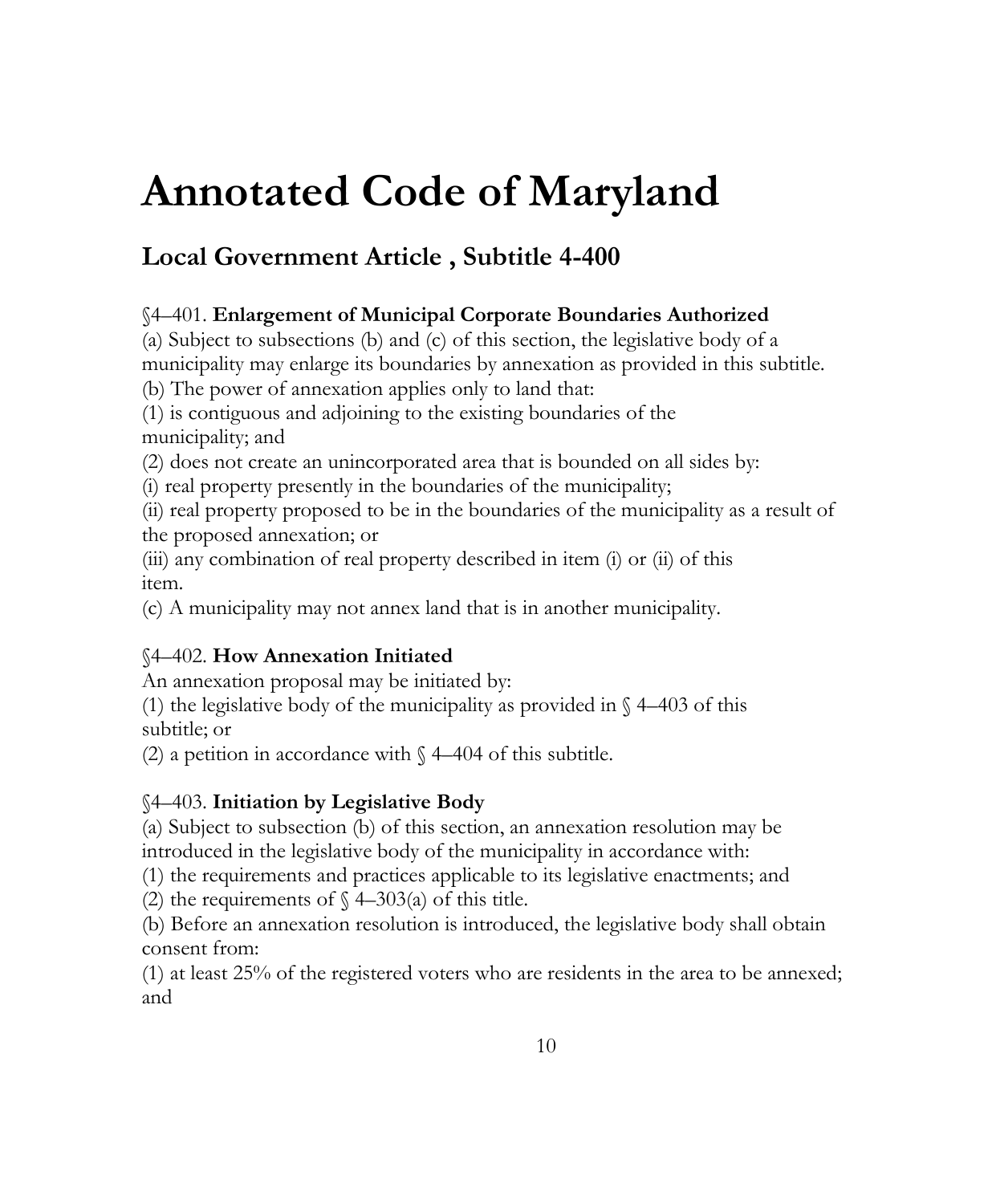(2) the owners of at least 25% of the assessed valuation of the real property in the area to be annexed.

(c) The annexation resolution:

(1) shall describe by a survey of courses and distances the exact area to be annexed;

(2) may also describe by landmarks and other well–known terms the exact area to be annexed; and

(3) shall contain a complete and detailed description of the conditions and circumstances that apply to:

(i) the change in boundaries; and

(ii) the residents and property in the area to be annexed.

#### §4–404. **Annexation Petition**

(a) Subject to  $\sqrt{4-413}$  of this subtitle, an annexation petition shall be signed by:

(1) at least 25% of the registered voters who are residents in the area to be annexed; and

(2) the owners of at least 25% of the assessed valuation of the real property in the area to be annexed.

(b) After an annexation petition is presented to the legislative body of the municipality, the presiding officer of the legislative body shall verify:

(1) the signatures on the petition; and

(2) that the petition meets the requirements of subsection (a) of this section.

(c) (1) After verifying compliance with the requirements of this section, the

presiding officer of the legislative body promptly shall cause a resolution proposing the change of boundaries as requested by the petition to be introduced in the legislative body.

(2) The annexation resolution shall conform to the form and content requirements of this subtitle.

#### §4–405. **Annexation Resolution**

(a) An annexation resolution shall provide that the residents in the area to be annexed and their property shall be added to the municipality, generally subject or not, as applicable, to specific provisions of the municipal charter.

(b) (1) Notwithstanding subsection (a) of this section, an annexation resolution may provide, for stated periods and under specific conditions, special treatment of the residents in the area to be annexed and their property as to: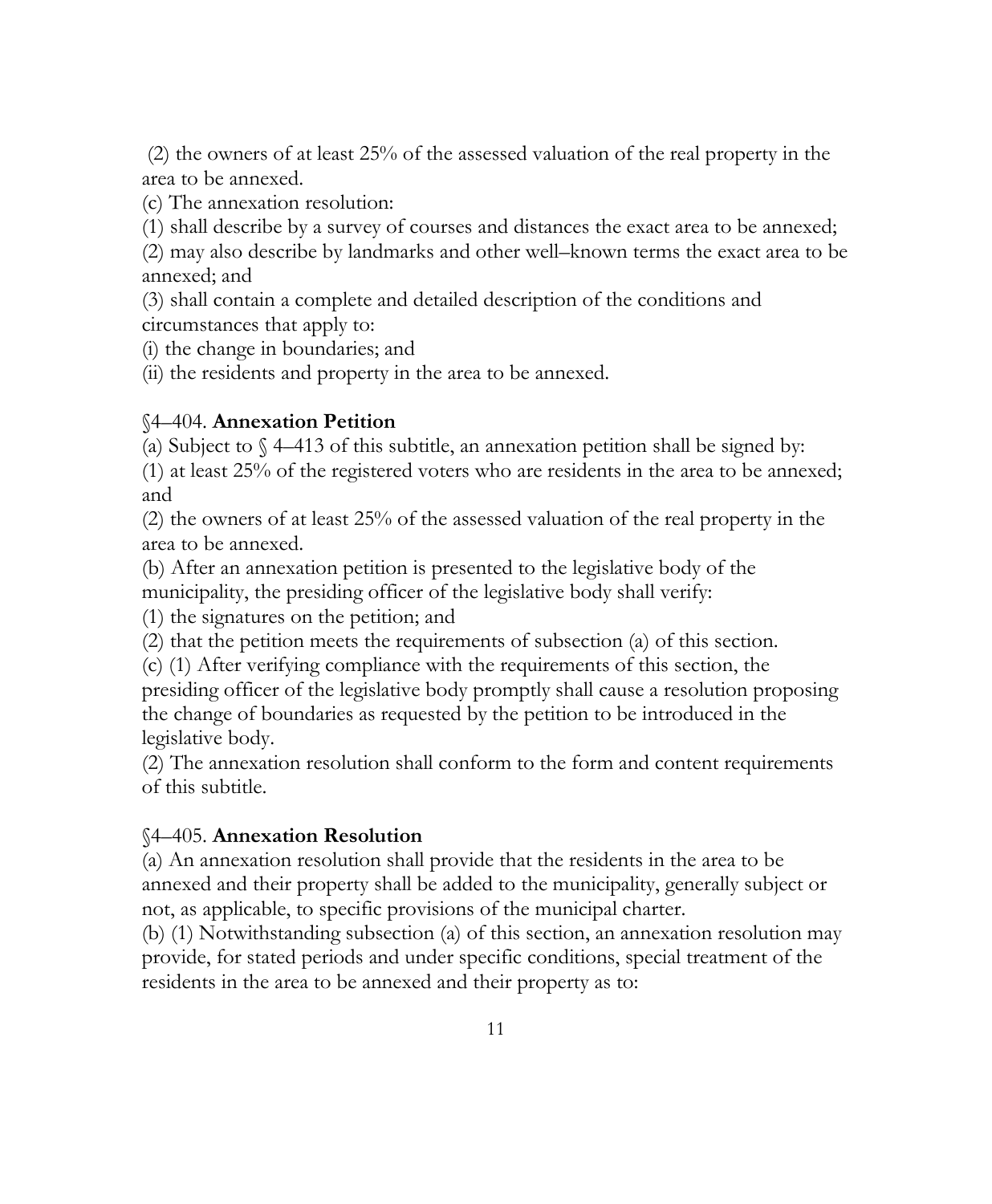**Annexation Procedures Flow Chart**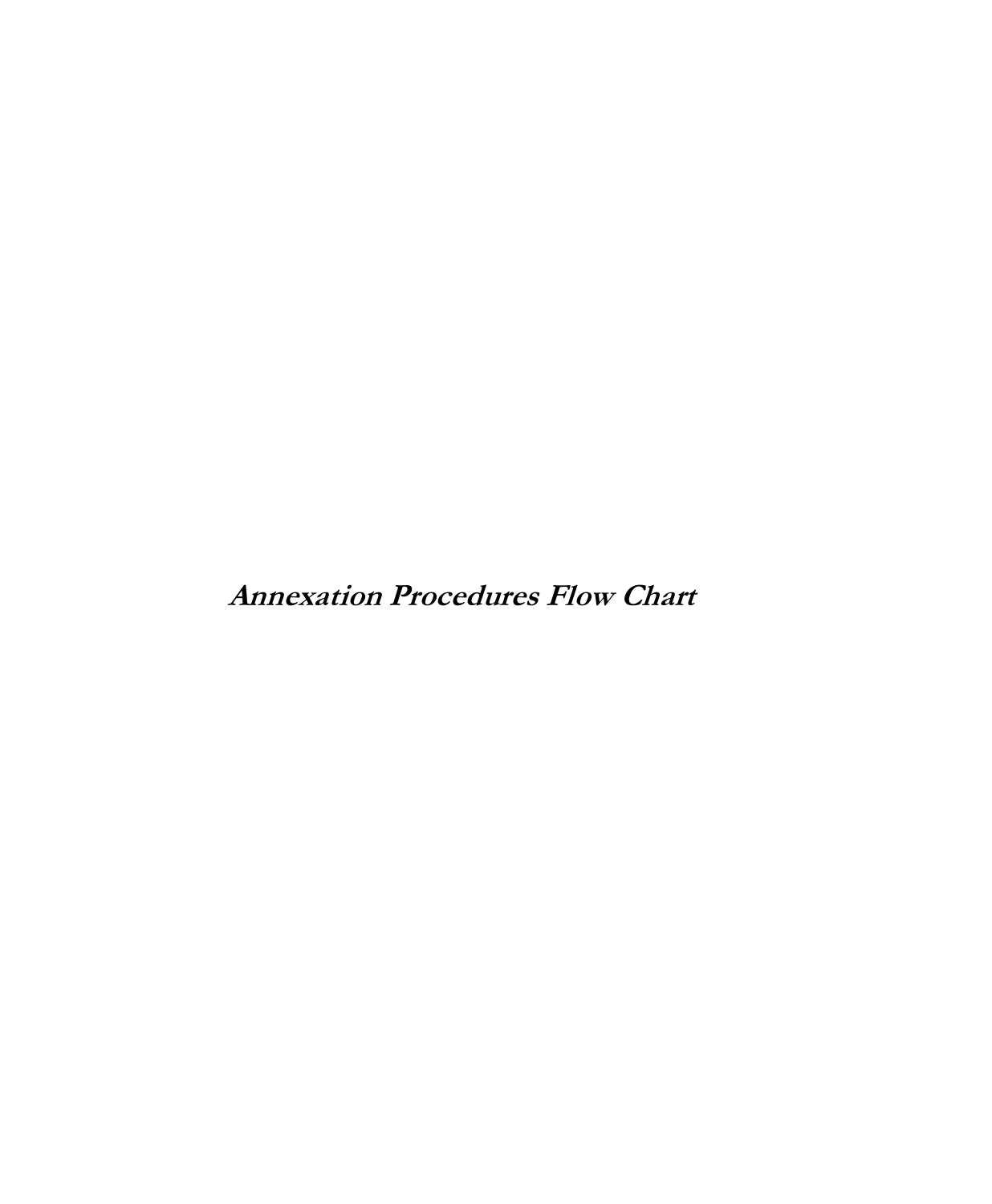(i) rates of municipal taxation; and

(ii) municipal services and facilities.

(2) After an annexation resolution takes effect, any change in the provisions for special treatment for stated periods and under specific conditions may be made only by a resolution enacted under this subtitle.

#### §4–406. **Public Notice and Hearing**

(a) After an annexation resolution is introduced, the chief executive and administrative officer of the municipality shall publish notice in accordance with the requirements of this section that:

(1) briefly and accurately describes the proposed annexation and the applicable conditions and circumstances; and

(2) specifies the date, time, and place that the legislative body sets for the public hearing on the proposed annexation.

(b) (1) Public notice of the annexation resolution shall be published:

(i) 1. at least four times; or

2. if the total area of the proposed annexation is 25 acres or less, at least two times; (ii) at not less than weekly intervals; and

(iii) in at least one newspaper of general circulation in the municipality and the area to be annexed.

(2) The public hearing shall be:

(i) set no sooner than 15 days after the final required publication of the public notice; and

(ii) held in the municipality or the area to be annexed.

(c) Immediately after the first publication of the public notice, the municipality shall provide a copy of the public notice to:

(1) the governing body of the county in which the municipality is located; and

(2) any regional or State planning agency with jurisdiction in the county.

(d) The county and any regional or State planning agency with jurisdiction in the county has the right to be heard before the public at the hearing on the proposed annexation.

(e) (1) The public hearing may be rescheduled for or continued to a later date not more than 30 days after:

(i) the date when the hearing was originally scheduled; or

(ii) the date on which the hearing began but was not completed.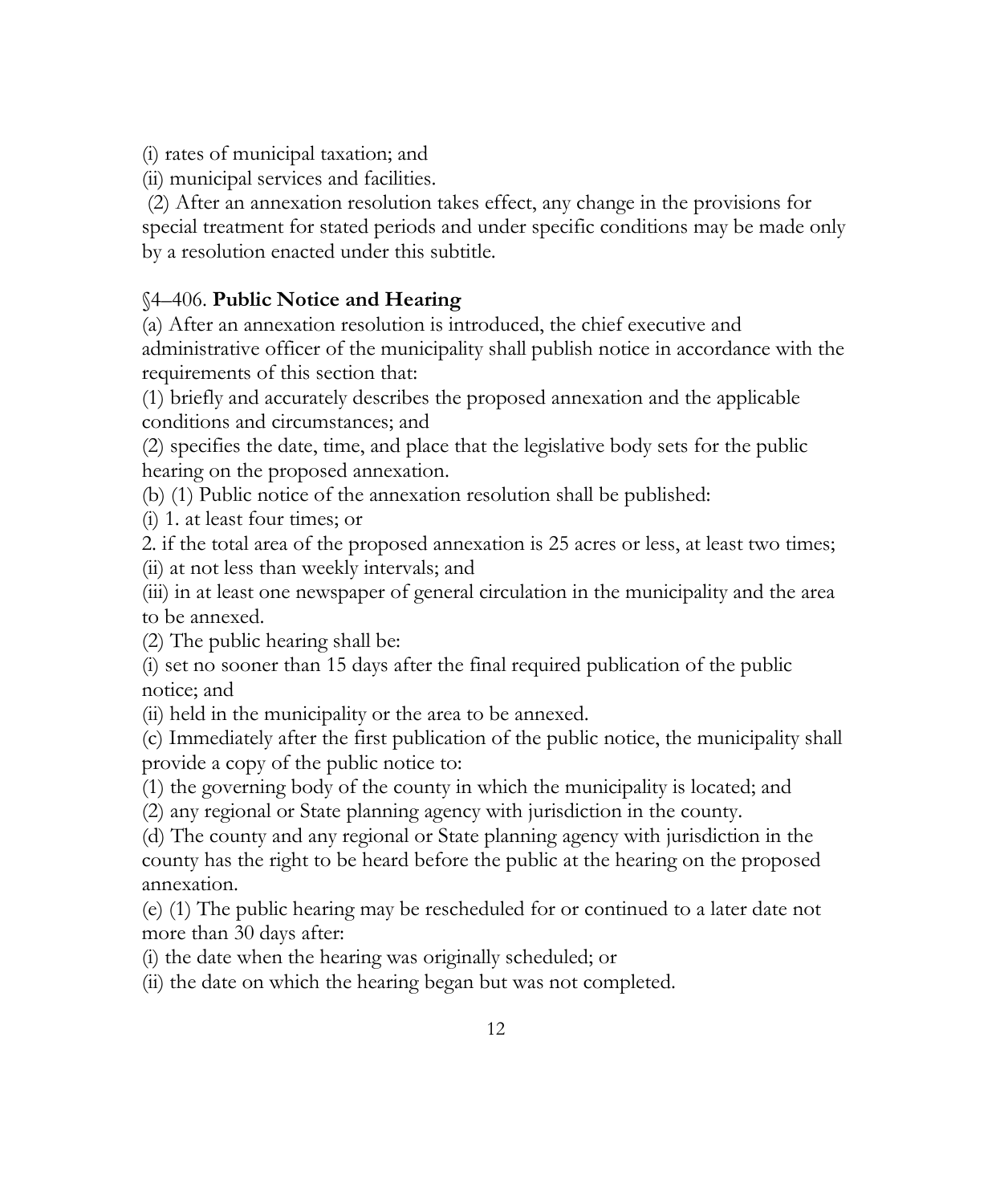(2) If the hearing is rescheduled or continued, public notice shall be published:

(i) at least 7 days before the date of the rescheduled or continued hearing; and (ii) in a newspaper of general circulation in the municipality and the area to be

#### annexed.

(3) The public notice shall:

(i) briefly and accurately describe the area to be annexed; and

(ii) specify the date, time, and place of the rescheduled or continued public hearing.

#### §4–407. **Enactment and Effective Date**

(a) After a public hearing, the legislative body of a municipality may enact an annexation resolution in accordance with its normal legislative procedure. (b) The annexation resolution may not take effect until at least 45 days after its enactment.

#### §4–408. **Petition of Resolution to Referendum by Residents of Areas to be Annexed**

(a) Subject to  $\sqrt{4-413}$  of this subtitle, at any time within 45 days after enactment of an annexation resolution, at least 20% of the registered voters who are residents in the area to be annexed may petition the chief executive and administrative officer of the municipality in writing for a referendum on the resolution.

(b) After a petition is presented to the chief executive and administrative officer, the officer shall verify:

(1) the signatures on the petition; and

(2) that the petition meets the requirements of subsection (a) of this section.

(c) After verifying compliance with the requirements of this section, the chief executive and administrative officer, by proclamation, shall suspend the effectiveness of the annexation resolution pending the results of the referendum.

#### §4–409. **Petition of Resolution to Referendum by Residents of Municipality**

(a) At any time within 45 days after enactment of an annexation resolution, at least 20% of the qualified voters of the municipality may petition the chief executive and administrative officer of the municipality in writing for a referendum on the resolution.

(b) After a petition is presented to the chief executive and administrative officer, the officer shall verify: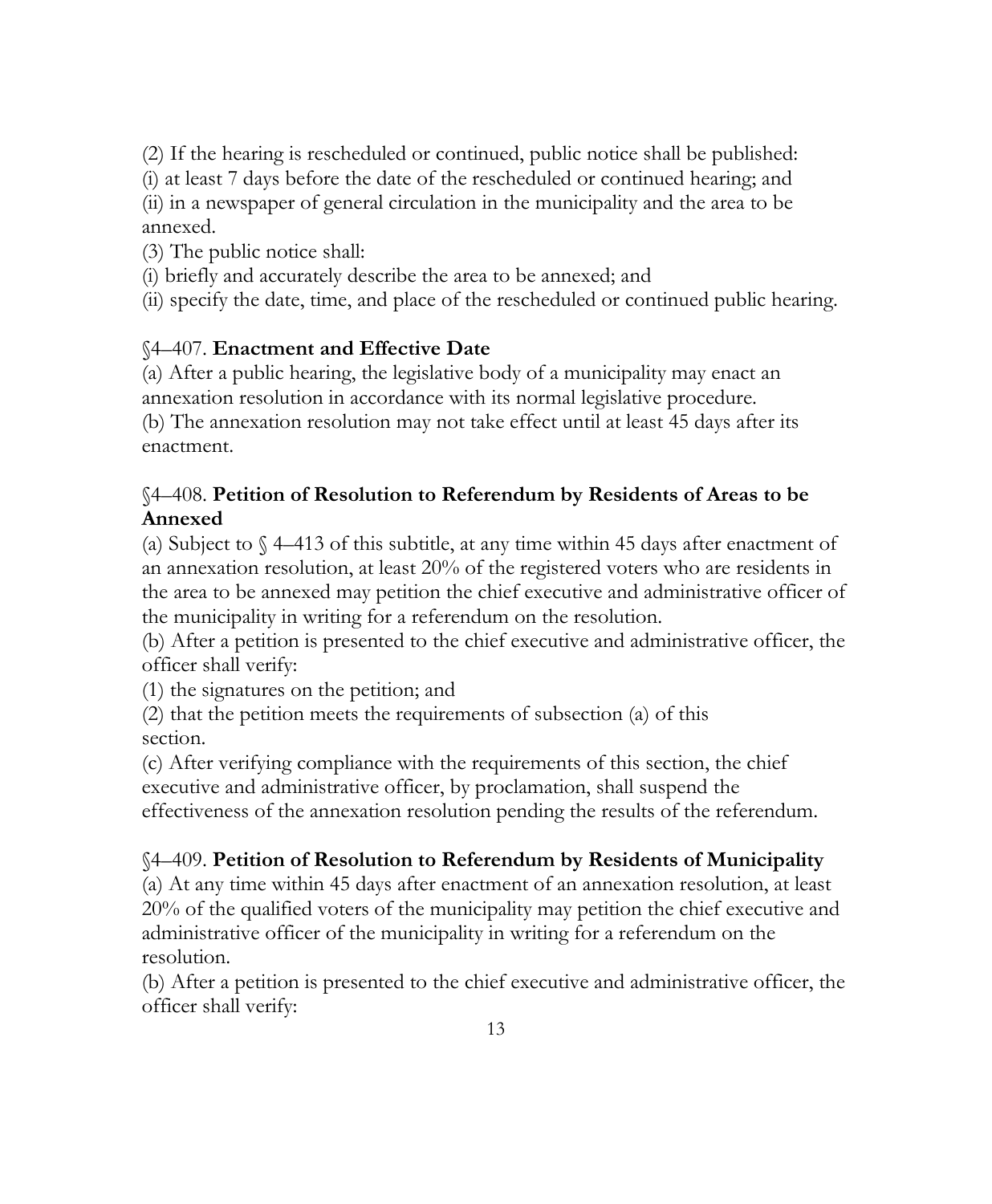(1) the signatures on the petition; and

(2) that the petition meets the requirements of subsection (a) of this section.

(c) After verifying compliance with the requirements of this section, the chief

executive and administrative officer, by proclamation, shall suspend the

effectiveness of the annexation resolution pending the results of the referendum.

#### §4–410. **Petition of Resolution to Referendum by County Governing Body**

(a) At any time within 45 days after enactment of an annexation resolution, the governing body of the county or counties in which the municipality is located, by at least a two–thirds majority vote, may petition the chief executive and administrative officer of the municipality for a referendum on the resolution.

(b) After verifying compliance with the requirements of this section, the chief executive and administrative officer, by proclamation, shall suspend the effectiveness of the annexation resolution pending the results of the referendum.

#### §4–411. **Referendum Timing and Public Notice**

(a) The chief executive and administrative officer of the municipality shall schedule a referendum on the annexation resolution and publish notice of the date, time, and place at which the referendum will be held.

(b) The referendum shall be held:

(1) no sooner than 15 days and no later than 90 days after notices of the referendum are published; and

- (2) at one or more places in:
- (i) the municipality, for the referendum in the municipality; and
- (ii) the area to be annexed, for the referendum in that area.
- (c) Public notice of the referendum shall be published:
- (1) twice at not less than weekly intervals; and
- (2) in at least one newspaper of general circulation in the municipality and

#### §4–412. **Conduct of Referendum**

(a) The governing body of a municipality, by ordinance, resolution, or regulation, may provide for conducting and tabulating the results of a referendum held under this subtitle.

(b) (1) The annexation resolution shall be submitted to: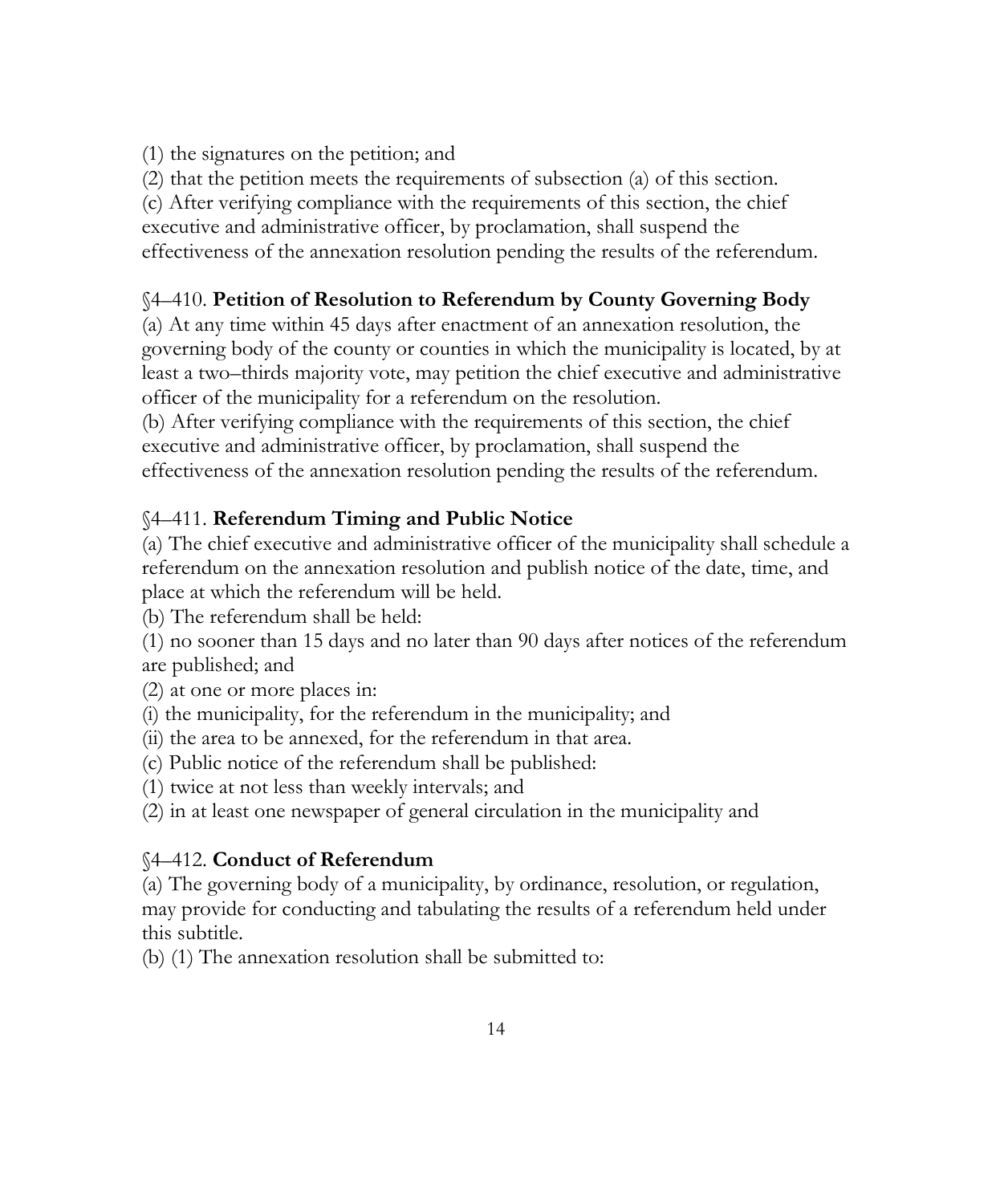(i) a referendum of the qualified voters of the municipality if the petition for referendum was presented by the residents of the municipality;

(ii) subject to  $\sqrt{4-413}$  of this subtitle, a referendum of the registered voters who are residents in the area to be annexed if the petition for referendum was presented by the residents of the area to be annexed; or

(iii) separate referendums of the voters specified in items (i) and (ii) of this paragraph if a petition for referendum was presented by the residents of the municipality and the residents in the area to be annexed.

(2) A petition for referendum presented by the governing body of a county shall be acted on in the same manner as a petition for referendum presented by the residents of the area to be annexed.

(c) The ballot shall:

(1) contain a summary of the annexation resolution; and

(2) provide for the voter to indicate a choice for or against the annexation resolution.

(d) (1) If only one petition for a referendum is filed and if a majority of the persons voting on the annexation resolution vote for the resolution, the resolution takes effect on the 14th day after the referendum.

(2) (i) If a referendum is conducted for both the residents of the municipality and the residents in the area to be annexed, the votes cast for the two referendums shall be tabulated separately to show the votes cast in the municipality and the area to be annexed.

(ii) If in both referendums a majority of the persons voting on the annexation resolution vote for the resolution, the resolution takes effect on the 14th day after the referendum.

(iii) If two referendums are held, the annexation resolution is void unless a majority in both referendums vote for the resolution.

(e) The municipality shall pay for a referendum held under this subtitle.

#### §4–413. **Who May Sign Petition and Vote in Referendum in Special Circumstances**

If fewer than 20 residents in an area to be annexed are eligible to sign a petition for annexation and vote in a referendum under this subtitle, any person, including the two or more joint owners of jointly owned property, who owns real property in the area to be annexed may sign the petition and vote in the referendum.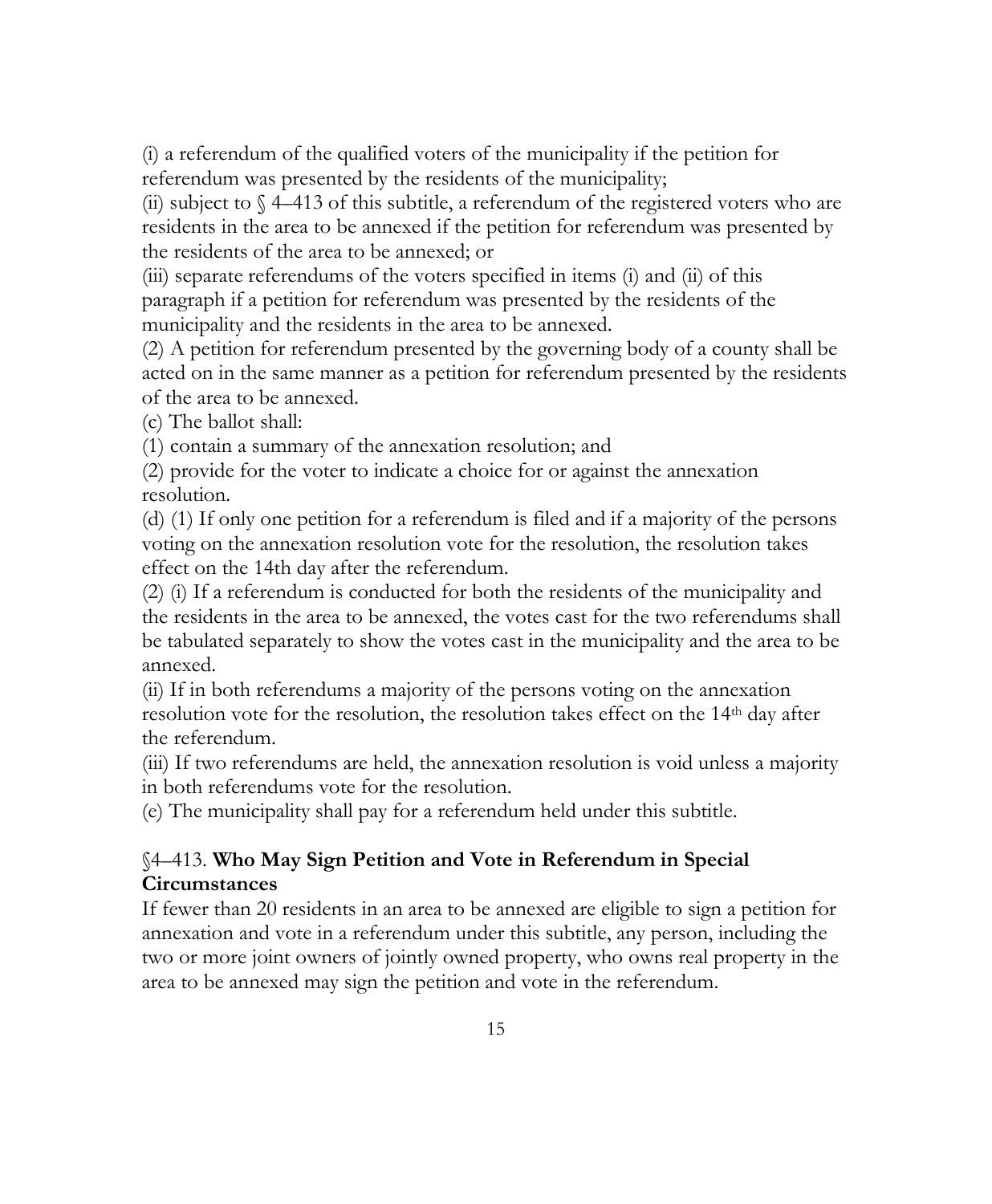#### §4–414. **Completed Annexation Notification Requirements**

(a) (1) The chief executive and administrative officer of a municipality that has annexed property shall send a copy of the annexation resolution with the new boundaries to:

- (i) the clerk or similar official of the municipality;
- (ii) (ii) the clerk of the court in any county in which the municipality is
- (iii) located;
- (iv) (iii) the Department of Legislative Services in accordance with
- (v) paragraph (2) of this subsection; and
- (vi) (iv) for any municipality located in the regional district, the Maryland–National Capital Park and Planning Commission.

(2) The annexation resolution shall be sent to the Department of Legislative Services within 10 days after the resolution takes effect.

(b) Each official or agency that receives an annexation resolution under subsection

- (a) of this section shall:
- (1) keep on record the resolution with the new boundaries; and

(2) make the resolution available for public inspection during regular business hours.

#### §4–415. **Annexation Plan Requirements**

(a) In addition to, but not as part of, an annexation resolution, the legislative body of the municipality shall adopt an annexation plan for the area to be annexed.

(b) Except as provided in subsection (e) of this section, for an annexation that began before October 1, 2009, the annexation plan shall:

(1) contain a description of the land use pattern proposed for the area to be annexed, which may include a county master plan already in effect for the area; (2) describe the schedule to extend each municipal service performed in the

municipality at the time of the annexation to the area to be annexed;

(3) describe the general methods by which the municipality anticipates financing the extension of municipal services to the area to be annexed; and

(4) be presented so as to demonstrate the available land for public facilities that may be considered reasonably necessary for the proposed use, including facilities for schools, water or sewage treatment, libraries, recreation, or fire or police services.

(c) Except as provided in subsection (e) of this section, for annexation that begins on or after October 1, 2009, the annexation plan shall be consistent with the municipal growth element of the comprehensive plan of the municipality.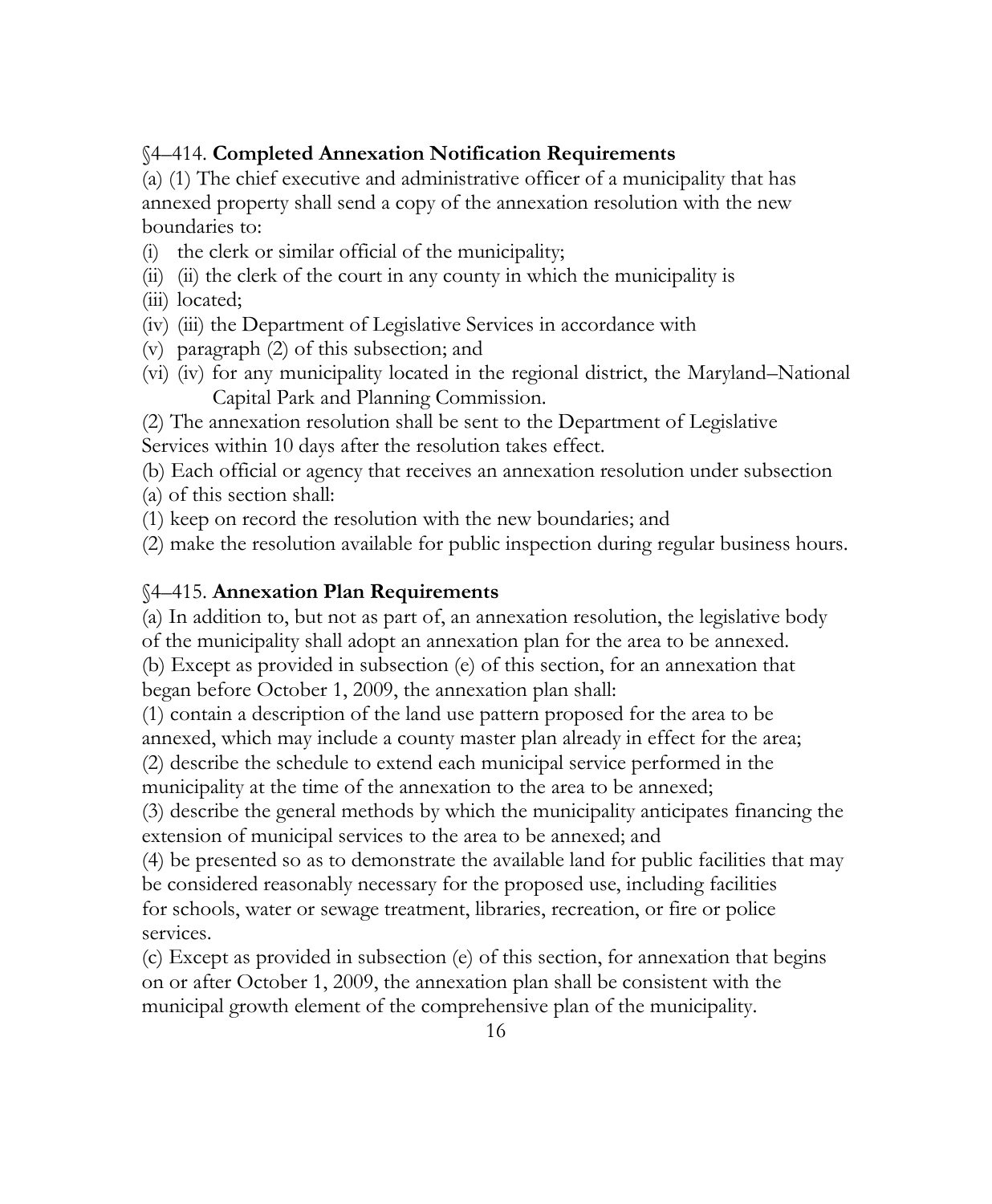(d) For purposes of subsections (b) and (c) of this section, an annexation begins when a proposal for annexation is initiated by:

(1) resolution under § 4–403 of this subtitle; or

(2) petition under  $\sqrt{4-404}$  of this subtitle.

(e) (1) On or after October 1, 2009, a municipality may submit an annexation plan under subsection (b) of this section if the municipality is granted an extension for the inclusion of a municipal growth element under § 3–304 of the Land Use Article. (2) After the expiration of a final extension granted under § 3–304 of the Land Use Article for the inclusion of a municipal growth element, an annexation plan shall be submitted in accordance with subsection (c) of this section.

(f) At least 30 days before the public hearing on an annexation resolution required under § 4–406 of this subtitle, a copy of the annexation plan shall be provided to:

(1) the governing body of any county in which the municipality is located;

(2) the Department of Planning; and

(3) any regional or State planning agency with jurisdiction in the county.

(g) (1) The annexation plan shall be open to public review and discussion at

the public hearing on the annexation resolution.

(2) An amendment to the annexation plan does not:

(i) amend the proposed annexation resolution; or

(ii) cause a reinitiation of the annexation procedure then in process.

#### §4–416. **Zoning within Annexed Area**

(a) (1) Notwithstanding  $\ell$  4–104(f) of this title, if an area is annexed to a municipality that has planning and zoning authority at the time of annexation, the municipality shall have exclusive jurisdiction over planning, subdivision control, and zoning in the area annexed.

(2) Paragraph (1) of this subsection does not grant any planning or zoning power or subdivision control to a municipality that is not authorized to exercise planning or zoning power or subdivision control at the time of annexation.

(b) Without the express approval of the county commissioners or county council of the county in which the municipality is located, for 5 years after an annexation by a municipality, the municipality may not allow development of the annexed land for land uses substantially different than the authorized use, or at a substantially higher density, not exceeding 50%, than could be granted for the proposed development, in accordance with the zoning classification of the county applicable at the time of the annexation.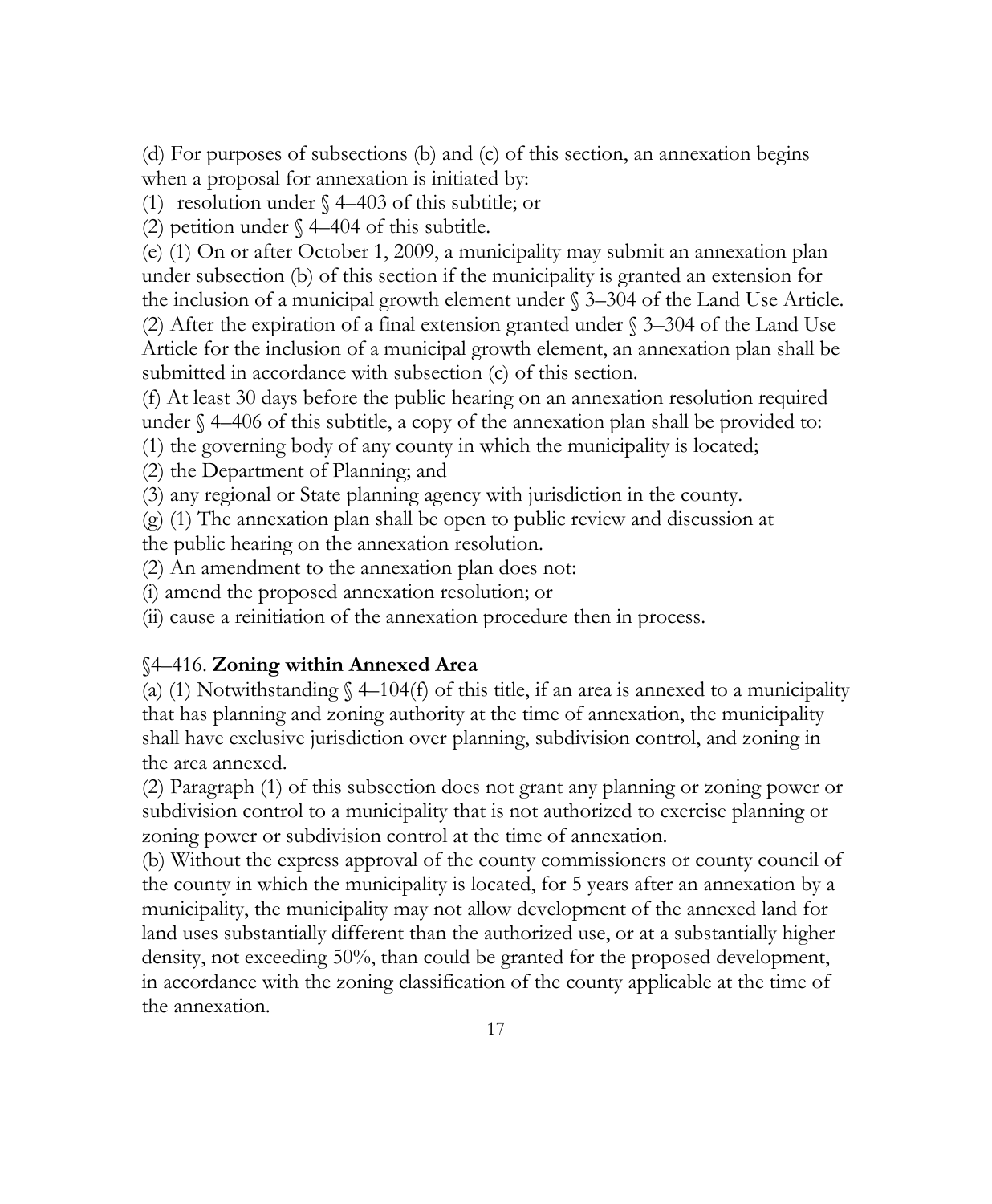(c) Notwithstanding § 4–204 of the Land Use Article and if the county expressly approves, the municipality may place the annexed land in a zoning classification that allows a land use or density different from the land use or density specified in the zoning classification of the county or agency with planning and zoning jurisdiction over the land prior to its annexation applicable at the time of the annexation.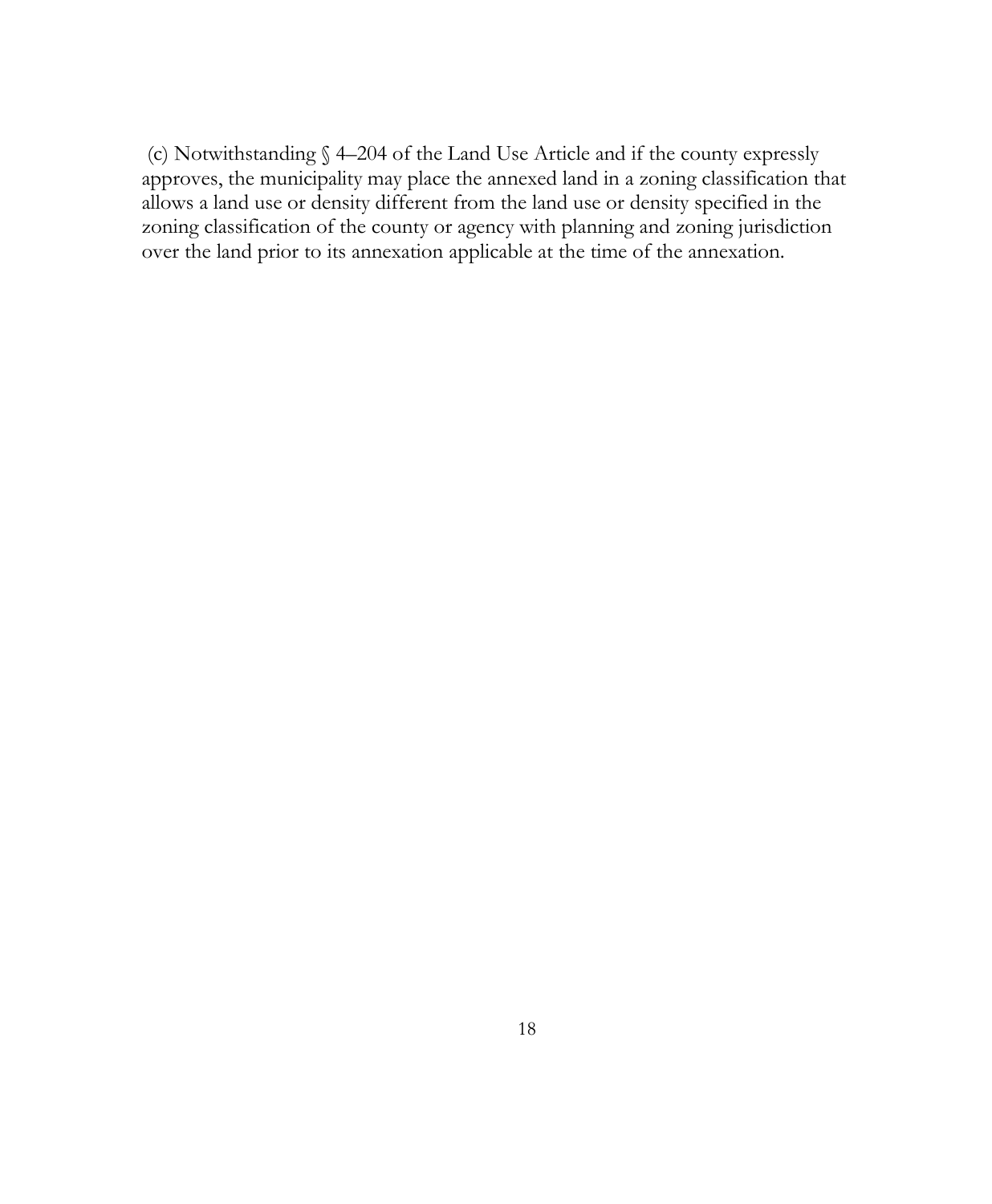# **Annexation Checklist**

| 1. | Receive written consent of (if initiated by municipal governing body)<br>or petition from at least 25% of qualified voters and the owners of<br>25% of assessed property in area to be annexed.                                                          |
|----|----------------------------------------------------------------------------------------------------------------------------------------------------------------------------------------------------------------------------------------------------------|
| 2. | Present resolution to municipal governing body.                                                                                                                                                                                                          |
| 3. | Provide annexation plan to $(1)$ the county governing body, $(2)$<br>regional and state planning agencies at least 30 days prior to the<br>public hearing, and (3) the Maryland Department of Planning.                                                  |
| 4. | Publish notice of proposed annexation hearing as required.                                                                                                                                                                                               |
| 5. | Provide immediately to the county governing body, to the regional<br>planning agency where applicable and the Maryland Department of<br>Planning a copy of the first hearing notice.                                                                     |
| 6. | Conduct public hearing at least 15 days after the final hearing notice<br>is published.                                                                                                                                                                  |
| 7. | Pass the resolution.                                                                                                                                                                                                                                     |
| 8. | Wait 45 days to allow time for petition to annexation referendum.                                                                                                                                                                                        |
| 9. | If no petition is received, promptly send the resolution and new<br>boundaries to (1) the county clerk of courts, (2) the Department of<br>Legislative Services, and (3) where applicable the Maryland-National<br>Capital Park and Planning Commission. |